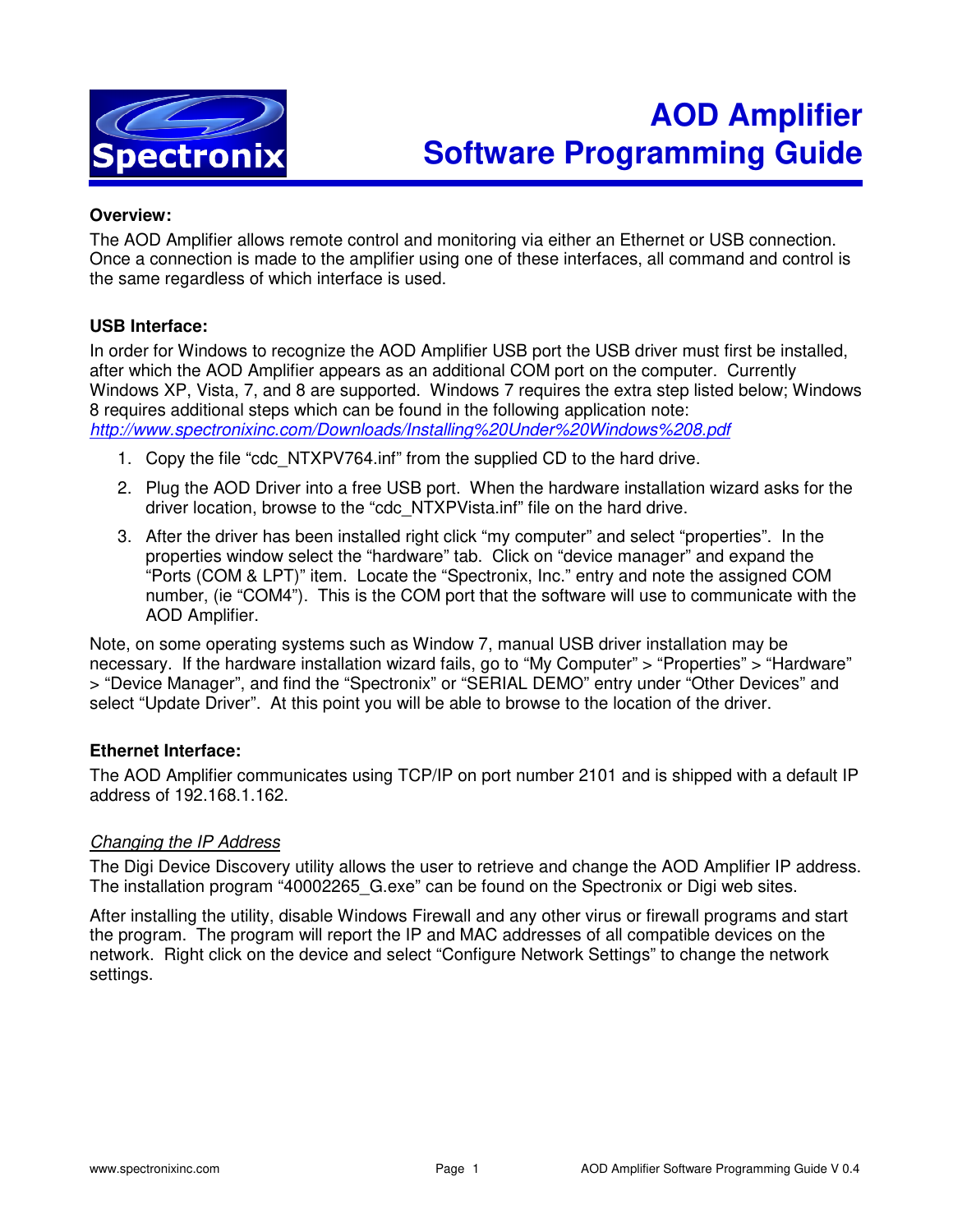

# **Updating the Firmware:**

It is possible for the user to update the AOD Driver firmware over the Ethernet port using the Spectronix Bootloader application which can be found on the included CD or downloaded from the Spectronix web site. With the unit powered off press and hold the recessed programming button while turning on the main power switch, the LED will turn solid red. Follow the bootloader user's manual for instructions on loading the firmware. During programming the LED will rapidly flash.

## **Commands:**

The AOD Amplifier uses ASCII data to communicate with a host computer; the tables below list the individual commands, parameters, and responses from the AOD.

Notes:

- 1. All communication is initiated by the host.
- 2. Commands are not case sensitive.
- 3. A space or equal sign should be inserted between the command and any parameters.
- 4. All commands should be terminated with a <CR> <LF>.
- 5. Responses from the AOD Driver are initiated with >0x00> and terminated with <CR> <LF>  $<0xFF$ .

| <b>Get Unit Information and driver status</b> |                                                                                        |
|-----------------------------------------------|----------------------------------------------------------------------------------------|
| Command:                                      | Example / Parameters:                                                                  |
| $\mathbf{v}$ $\mathbf{v}$                     | (none)                                                                                 |
| Response:                                     | Example / Parameters:                                                                  |
| <b>Start of message</b>                       | <0x00>                                                                                 |
| <b>Command echo</b>                           | ?,                                                                                     |
| Unit name                                     | 100435A, (100449A for firmware rev 0.2 and below, 100473A for<br>lower power 1U model) |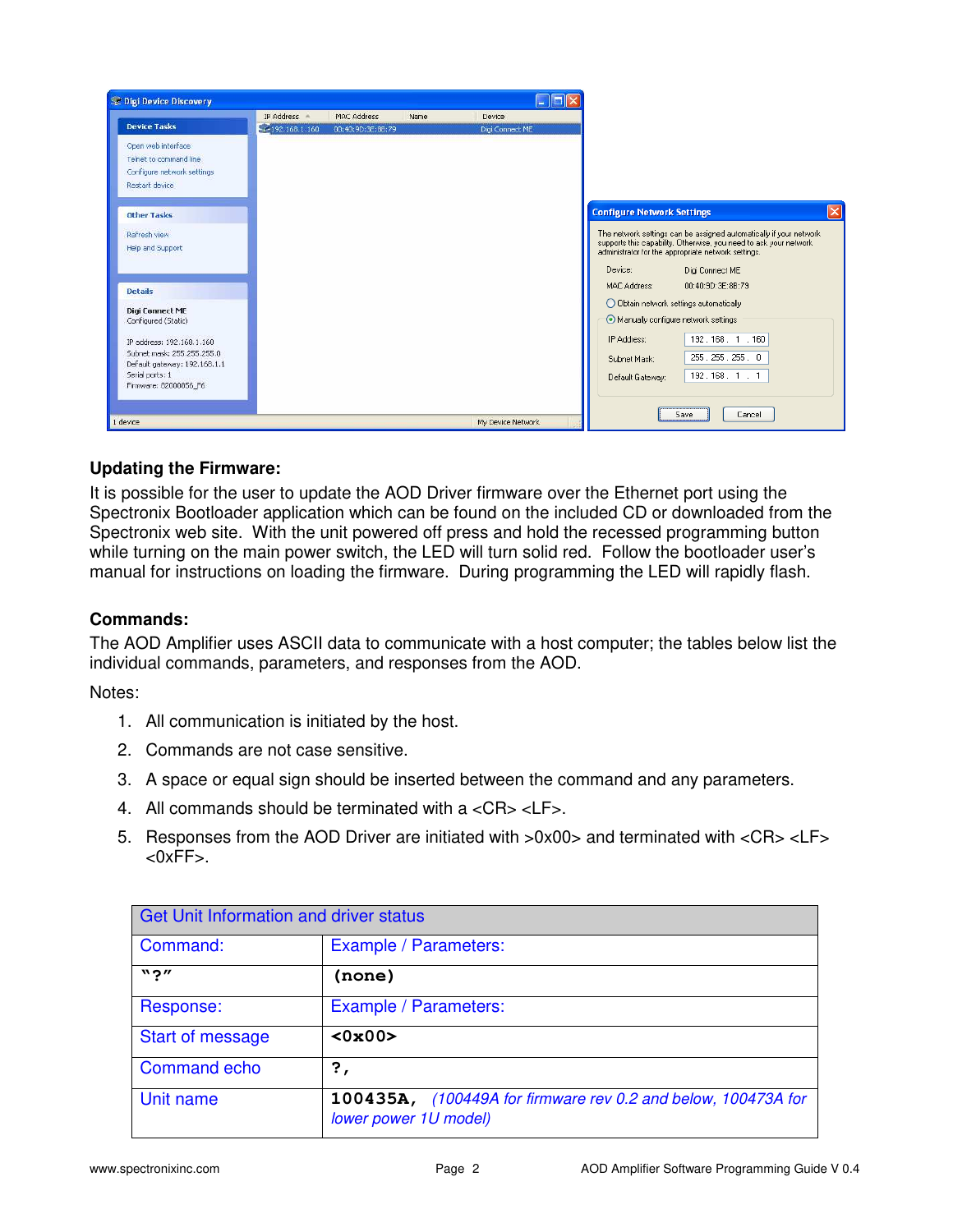| <b>Firmware Rev</b> | 000.000,        |
|---------------------|-----------------|
| Termination         | $CR/LF <0$ xFF> |
| Notes:              |                 |

| Get the chassis status and settings |                                                              |
|-------------------------------------|--------------------------------------------------------------|
| Command:                            | Example / Parameters:                                        |
| "Status"                            | (none)                                                       |
| Response:                           | Example / Parameters:                                        |
| Start of message                    | <0x00>                                                       |
| <b>Command echo</b>                 | Status,                                                      |
| <b>Over Power Limit</b>             | 040, (0:100 W*10: each output)                               |
| <b>Cell Over Temp Limit</b>         | 060, $(0.255^{\circ}C)$                                      |
| <b>Driver Over Temp</b><br>Limit    | 060, $(0.255^{\circ}C)$                                      |
| RF On                               | <b>1,</b> $(0=$ RF off, $1=$ RF on)                          |
| <b>Linearity Setting</b>            | <b>050,</b> (0:100%) Higher setting = more power dissapation |
| <b>CHA Gain</b>                     | 040, (0:63: 0.5dB steps)                                     |
| <b>CHB Gain</b>                     | 041, (0:63: 0.5dB steps)                                     |
| <b>CHC Gain</b>                     | 040, (0:63: 0.5dB steps)                                     |
| <b>Termination</b>                  | $CR/LF <0$ xFF>                                              |
| Notes:                              |                                                              |

| Read the current measurements |                                |
|-------------------------------|--------------------------------|
| Command:                      | Example / Parameters:          |
| "Meas"                        | (none)                         |
| Response:                     | Example / Parameters:          |
| <b>Start of message</b>       | <0x00>                         |
| <b>Command echo</b>           | Meas,                          |
| <b>Alarm</b>                  | $0,$ (0=normal, 1=fault)       |
| <b>Cell Temp A</b>            | 0553, $(^{\circ}C^*10:0:9999)$ |
| <b>Cell Temp B</b>            | 0519, $(0.255^{\circ}C)$       |
| <b>Driver Temp</b>            | 0462, $(0.255^{\circ}C)$       |
| <b>RF Power CHA</b>           | 036, $(0:255 W^*10)$           |
| <b>RF Power CHB</b>           | 037, $(0:255 W^*10)$           |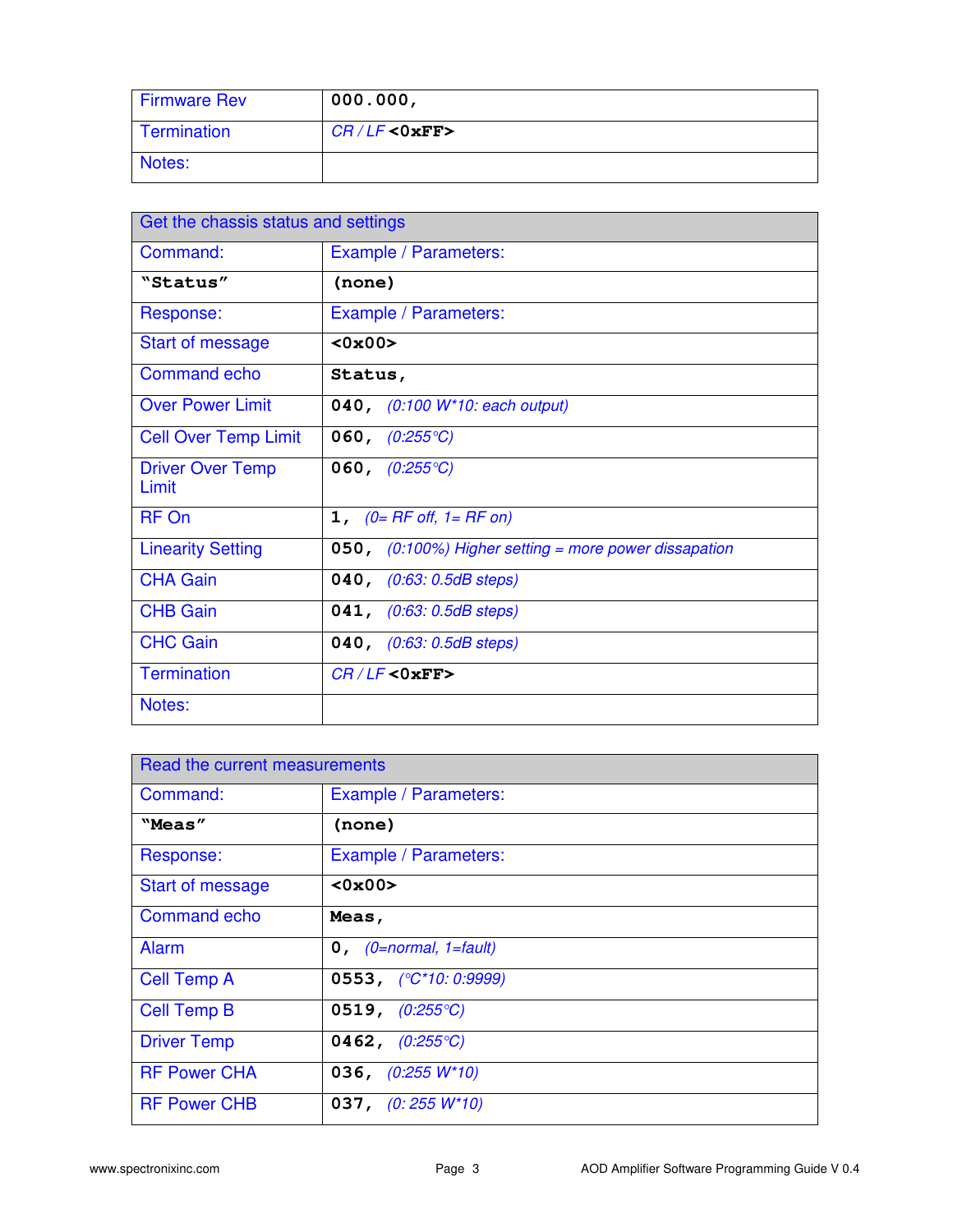| <b>RF Power CHC</b> | <b>037,</b> (0:255 W*10)                                                                                            |
|---------------------|---------------------------------------------------------------------------------------------------------------------|
| Termination         | $CR/LF <0$ xFF>                                                                                                     |
| Notes:              | If the Cell temperature is equal to 255, the thermistor is either<br>open, shorted, or the temperature is negative. |

| Set the maximum output power |                                                                                                                                              |
|------------------------------|----------------------------------------------------------------------------------------------------------------------------------------------|
| Command:                     | Example / Parameters:                                                                                                                        |
| "SetMaxP"                    | 040, (0:100 W*10: each output)                                                                                                               |
| Response:                    | Example / Parameters:                                                                                                                        |
| <b>Termination / ACK</b>     | <0xFF                                                                                                                                        |
| Notes:                       | Setting this to zero temporarily disables the overpower limit<br>protection. The overpower protection is always enabled after a<br>power up. |

| Set the maximum cell temperature |                         |
|----------------------------------|-------------------------|
| Command:                         | Example / Parameters:   |
| "SetMaxCellT"                    | 060, $(0:255^{\circ}C)$ |
| Response:                        | Example / Parameters:   |
| Termination / ACK                | <0xFF                   |
| Notes:                           |                         |

| Set the maximum driver temperature |                         |
|------------------------------------|-------------------------|
| Command:                           | Example / Parameters:   |
| "SetMaxDrvT"                       | 060, $(0:255^{\circ}C)$ |
| Response:                          | Example / Parameters:   |
| Termination / ACK                  | $<0$ xFF $>$            |
| Notes:                             |                         |

| Set the gain of each channel |                                     |
|------------------------------|-------------------------------------|
| Command:                     | Example / Parameters:               |
| "SetGain"                    | (charnel 0:2)<br>"0"                |
|                              | $(gain 0-63, 0.5dB steps)$<br>``40" |
| Response:                    | Example / Parameters:               |
| Termination / ACK            | $<0$ xFF>                           |
| Notes:                       |                                     |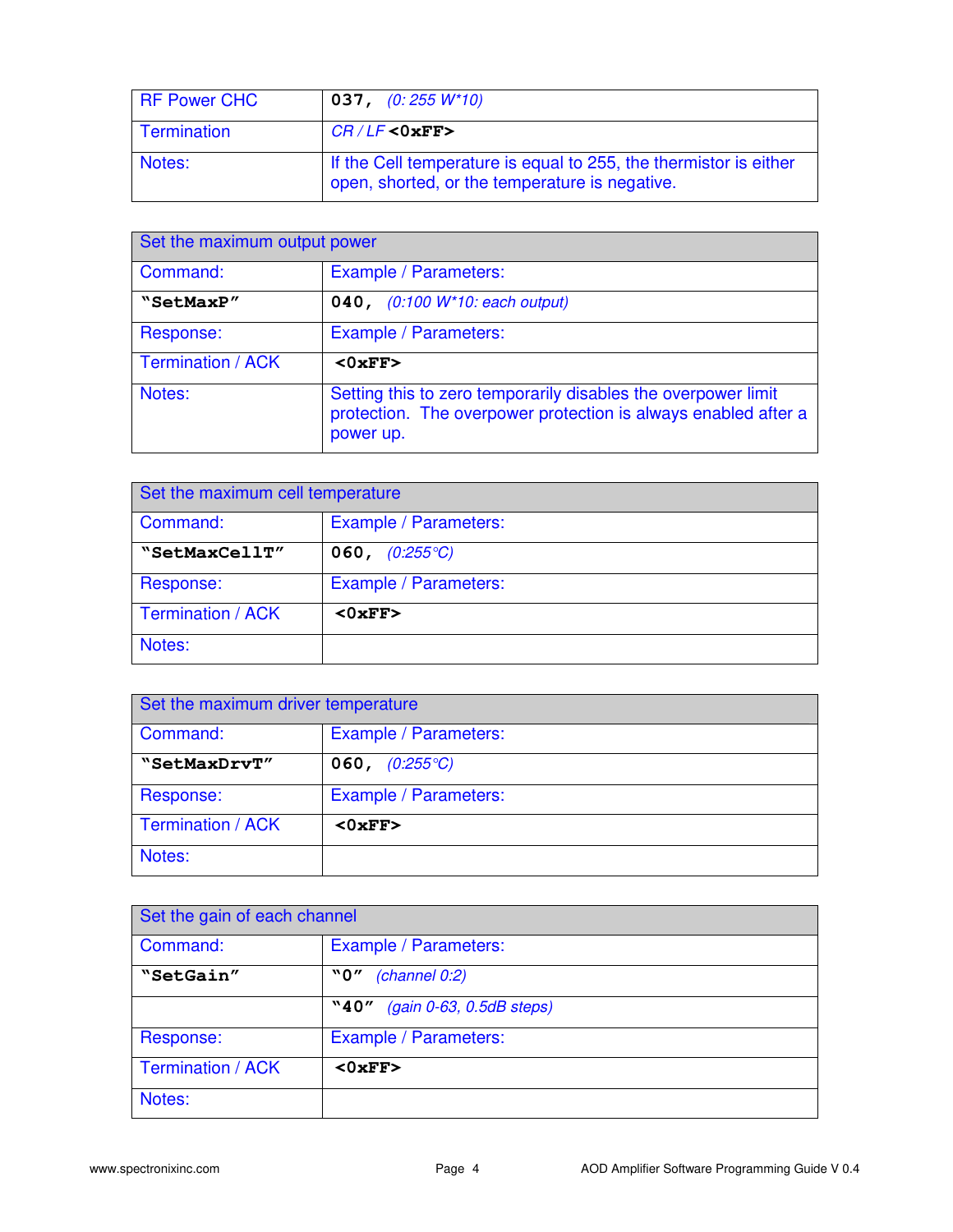| Turn the RF amplifiers on/off |                            |
|-------------------------------|----------------------------|
| Command:                      | Example / Parameters:      |
| "SetRF"                       | $(0=$ off, $1=$ on)<br>"1" |
| Response:                     | Example / Parameters:      |
| <b>Termination / ACK</b>      | <0xFF                      |
| Notes:                        |                            |

| Set the RF power amplifier linearity |                                                                                                                                |
|--------------------------------------|--------------------------------------------------------------------------------------------------------------------------------|
| Command:                             | Example / Parameters:                                                                                                          |
| "SetLin"                             | $``85"$ (1:100%)                                                                                                               |
| Response:                            | Example / Parameters:                                                                                                          |
| <b>Termination / ACK</b>             | $<0$ xFF>                                                                                                                      |
| Notes:                               | Linearity settings are 1:100%, the higher the setting the better<br>the driver linearity and the higher the power dissipation. |

| Calibrate the RF output power reading |                                      |
|---------------------------------------|--------------------------------------|
| Command:                              | Example / Parameters:                |
| "Calibrate"                           | (charnel 0:2)<br>"0"                 |
| Response:                             | Example / Parameters:                |
| Termination / ACK                     | $<0$ xFF>                            |
| Notes:                                | Assumes a current output power of 2W |

| <b>Reset faults</b> |                       |
|---------------------|-----------------------|
| Command:            | Example / Parameters: |
| "Reset"             |                       |
| Response:           | Example / Parameters: |
| Termination / ACK   | <0xFF                 |
| Notes:              |                       |